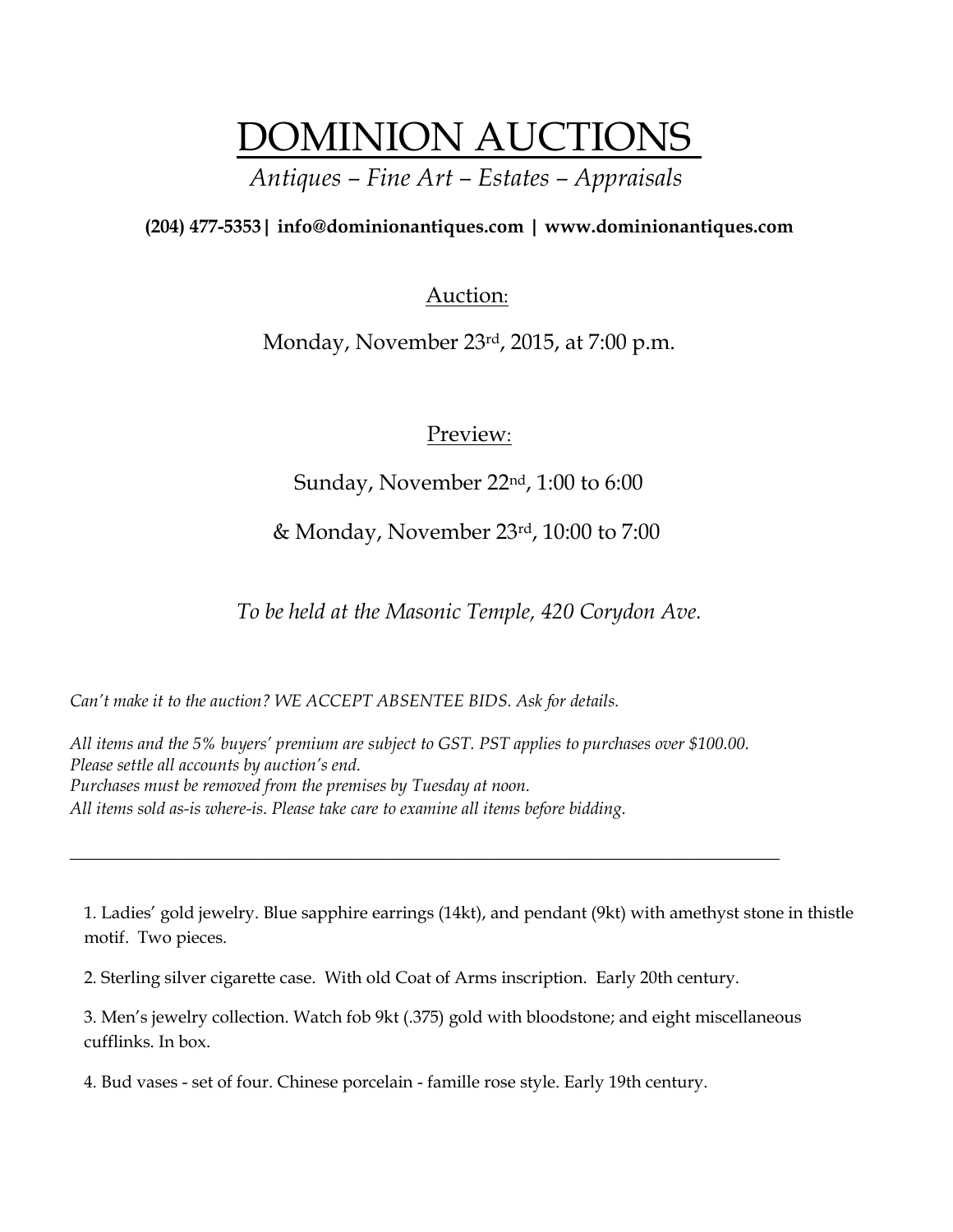5. Totem pole. Haida carved. Canadian hardwood on base. 24"h.

6. Military items. Hand generated light (Phillips Co.); single lens binocular; brass compass marked E.Hoehn - 1917. Three pieces.

6A. Military button set. With the Royal Crown indicating it was made for the Nobleman Baron van Asch van Wyck. Early 20th century. In original box.

7. Ladies' button and hat pin set. Lapis lazuli stone with yellow gold and brass. In original box. Early 20th century.

7A. Carved jewellery collection. Cameo brooch in female motif; carved brooch in floral motif; and mourning necklace.

8. Teapot, cream and sugar - sterling silver. English and monogrammed 'A'. Early 20th century.

9. Ladies powder case. Tortoiseshell and silver case. With similiar folding glasses, and snuff box. Burled walnut with hinged lid. Probably English. Late 19th century.

10. Baccarat crystal vase. Amphora design. Signed on bottom. Mid 20th century.

11. Silk Kimono. Cream and gold coloured in floral and bird motif. Mid 20th century. With frame and box.

12. Wool and silk carpet. Chinese with gold field and floral motif. 4 x 6'.

13. Lamp table - solid mahogany. Turned and carved column and splayed cabriole base. Early 20th century.

14. Wash basin set - Royal Doulton ceramic. Floral motif. Early 20th century.

15. Moorcroft Pottery. Powder bottle with stopper, and covered bowl. Orchid and Spring Pattern. Dark blue ground. 5.5" H. Two pieces. English. Early 20th Century.

16. Porcelain horse. Beswick Company. Mid 20th century.

17. Figural floor lamp. Spelter metal with gilt finish in female motif. With original silk shade in butterfly motif. Early 20th century.

18. Pair of open armchairs. Shell motif. Light green upholstery. Mid 20th century.

19. Mahogany wall mirror. Hand carved top and wrought iron fretwork front. 50"h.

19A. Sterling silver jewelry collection. Two pair of earrings and one pendant with black onyx and turquoise stones. Three items.

20. Moose antlers. Mounted. 43" w. Mid 20th century.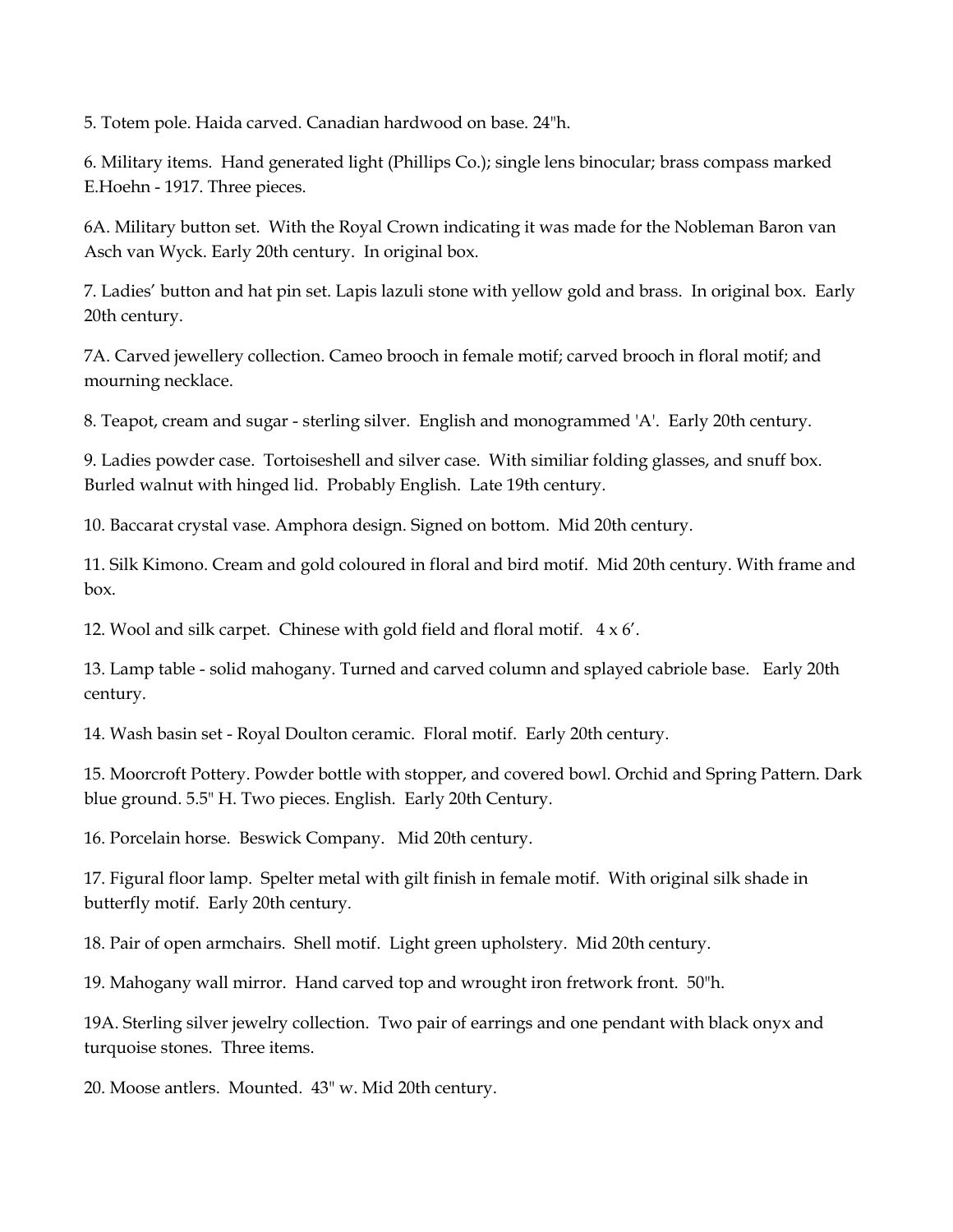21. Document box. Grand Lodge insignia, solid maple. Early 20th century.

22. Brass weathervane. Blue milk glass ball, wooden base. Early 19th century.

23. Duck decoys. Hand carved and painted. Two pieces. Lead mounts. Early 20th century.

24. Cast iron dentist's drill. Foot pump operated. Original cloth tube. Late 19th century.

25. Secretaire - marble top with rosewood cross banding. Brass mounts and escutcheons. French. Early 20th century.

26. English watercolour - signed Mcroberts? "The Tomb of Achilles". Dated 1883.

27. Open armchairs - pair. In-carved walnut with green floral upholstery. Mid 20th century.

27A. Two Royal Doulton Christmas figurines. Santa's Surprise HN4800 and Santa's List HN 4801.

28. Sterling silver shawl clips. Made in Israel. Mid 20th century.

29. Coffee table. Krug Company. Hand carved solid walnut with plate glass top. Early 20th century.

30. Teak dining suite. Makers stamped "Nils Jonsson" Sweden. Round table with two folding leaves, buffet, and four chairs. Mid 20th century. Six pieces.

31. Barrister's bookcase. Solid oak with four glazed tiers. Early 20th century.

32. Fruit serving bowl. Art Deco green glass. With 6 similiar small bowls. Early 20th century.

33. Pie stand. Three tiers - solid oak. Early 20th century.

34. Inuit carved bone. Snow goggles, and small bird. Two items. Early 20th century.

34A. Four rings . Silver settings with turquoise, malachite, lapis lazuli, and fuschia crystal.

35. Chinese Imari vase in hand painted design. 14" tall.

36. Cameo glass vase. Acid etched and hand painted. Floral motif with green ground. Possibly Legras. Unsigned. 8"h. Late 19th century.

36A. Two Pascoe and Company Christmas figurines. Mrs. Claus PC1; Santa Claus.

37. Coat rack. Folk art. Hand carved oak in floral and bird motif. Dutch origin. Late 19th century.

38. Sterling cutlery - Intenational company. "Prelude" pattern. Approximately 30 pieces. In wooden box.

38A. Four silver rings. Two with malachite, one tiger's eye, one with red stone in geometric pattern.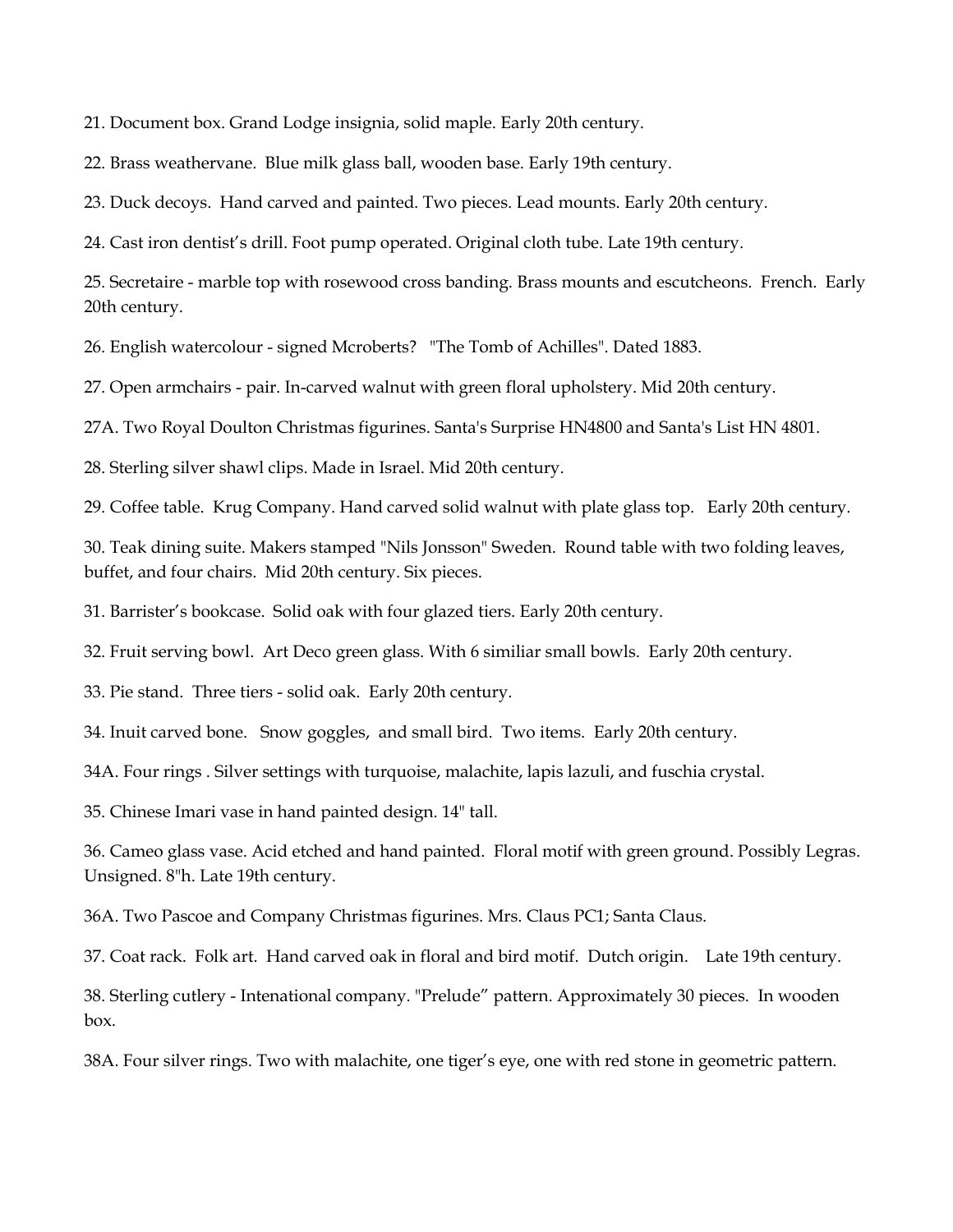39. Herman Miller Eames Arm Shell molded chair. Original sticker on bottom, orange fiberglass. Midcentury.

40. William Moorcroft Pottery vase - 'moonlit blue' pattern. Burslem factory. Green painted signature. 14 3/4" H. Early 20th Century.

41. Slag glass hanging lamp. Eight original panels, spelter framework. Early 20th century.

41A. Corner cabinet. Heavily carved in foliate motif, with green paint applied. Folk art style.

42. Scarce antique frosted glass panel lamp in deer and forest motif on brushed steel base. Circa 1940.

43. Open oak bookcase. Arts and crafts style. Five tiers. Early 20th century.

44. Two ivory carvings. Chinese women on wood bases. 4" tall. Mid 20th century.

45. Royal Crown Derby. Fine china frog paperweight. Late 20th century.

46. Pair of old plaster and marble bookends in Roman God motif. Circa 1910.

46A. J.P. Morante - bronze dancing girl. On marble base. H 26".

\*\*\*\*\*Buyer may take one or two of the following:

47. Chinese export porcelain plate. Blue and white, depicting two pagodas and a fisherman coming to shore. Ch'ing Dynasty (Ch'ien Lung). Late 18th century. Displayed and catalogued for the Cargo West Exhibition by the Winnipeg Art Gallery - see accompanying documentation. 9"D.

47A. Chinese export porcelain plate. Blue and white, depicting "Willow Pattern" type scene with pagodas and a fisherman. Ch'ing Dynasty (Ch'ien Lung). Late 18th century. Displayed and catalogued for the Cargo West Exhibition by the Winnipeg Art Gallery - see accompanying documentation. 9"D.

48. Two antique art Nouveau bronze/copper trays in fish and mermaid motifs. Circa 1920. Two pieces.

49. Barrister's bookcase. Unusual solid construction with mirrored top and four glazed tiers. Early 20th century.

49A. Four Royal Doulton Christmas figurines. Holly HN3647; Winter's Day HN4589; Santa Claus HN4175; Christmas Day 2006 HN4899.

50. Persian steel "Kulah Khud" helmet. Incised arabesques, with hanging mesh protection. Wooden wall stand included. Late 18th century.

51. Cast iron coffee mill. Elgin National Coffee Co. Early 20th century.

52. Wool wall hanging. Morrocan hand knot. Red field and geometric design.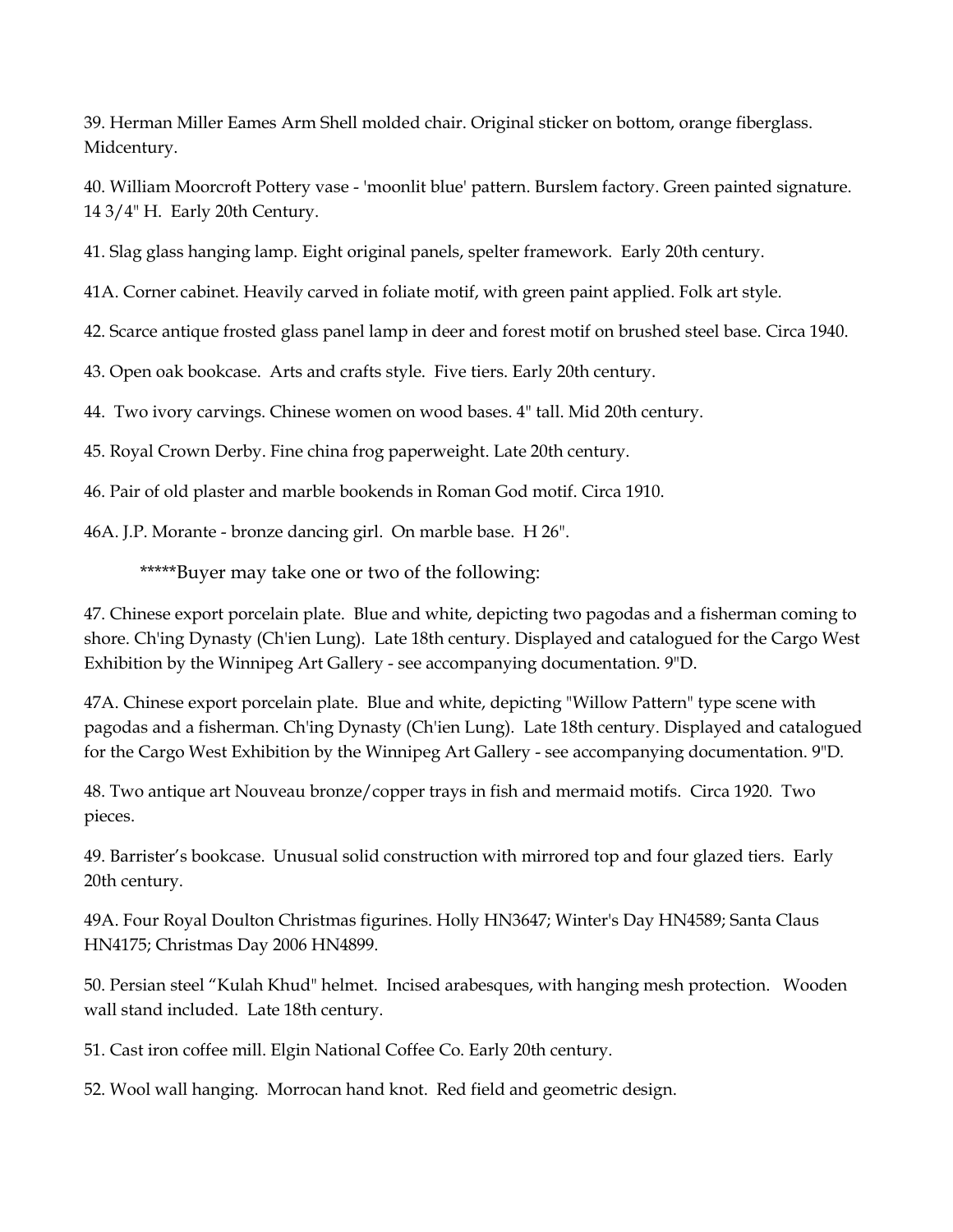53. Wall mirror - gilt and pierced plaster frame. Early 20th century.

54. Moorcroft Pottery bowl. Hibiscus pattern with green ground. With two small candy dishes. Three pieces. 9.25" D. English. Mid 20th Century.

55. Folding cameras. Zeiss Ikon and Ansco 3A Model (1914). Original cases. Two pieces. Early 20th century.

55A. Three Royal Doulton Christmas figurines. Christmas Day 2001 HN4315; Christmas Day 2002 HN4422; Santa.

56. Gentleman's brandy snifters. Bohemian glass. Each with individual erotic etching. Six pieces. Late 19th century.

56A. Birks sterling silver cutlery set. Approximately 75 pieces including servers.

57. Large porcelain vase. Hand decorated with ornate metal base and handles, 28" h. Late 20th century.

58. Pembrooke gateleg table. Solid walnut. Turned legs and two drop sides. Probably English. Early 20th century.

59. 8-Day wall clock. Oak cased with leaded glass front and Arabic numeral face. New Haven Company. Early 20th century.

60. Side table. Mahogany. Lattice work sides, lower shelf, and tapered legs. Early 20th century.

60A. Ladies' jewelry collection. Elle watch with red leather strap and necklace with hand carved pink coral pendant in floral motif with gold plated chain.

61. Lovely old Indian hand knotted wool wall hanging/carpet in floral motif.

62. Pair of duck decoys. Hand-carved with original paint remaining. Early 20th century.

63. Art Deco tea set. Silver plated. Including: tea pot; coffee pot; cream and sugar; and tray.

63A. Three Royal Doulton Christmas figurines. My Christmas Wish HN4945; Mrs. Claus HN4799; Christmas Day 2005 Petite HN4757.

64. Chinese porcelain charger. Blue and white export porcelain with eight lotus panels with floral and female motif. Ch'ing Dynasty (Ch'ien Lung). 18th century (Displayed and catalogued for the Cargo West Exhibition by the WinnipegArt Gallery). See accompanying documentation. 9.5" D.

65. Glassware set. Hand painted in game bird motif. Specifically made as a serving set for after a hunting expedition. Late 19th century.

65A. Violin. Two piece back with medium curl. Labelled inside "Marquid de l'air D'oiseaux 1780". Some repair needed. With bow and case.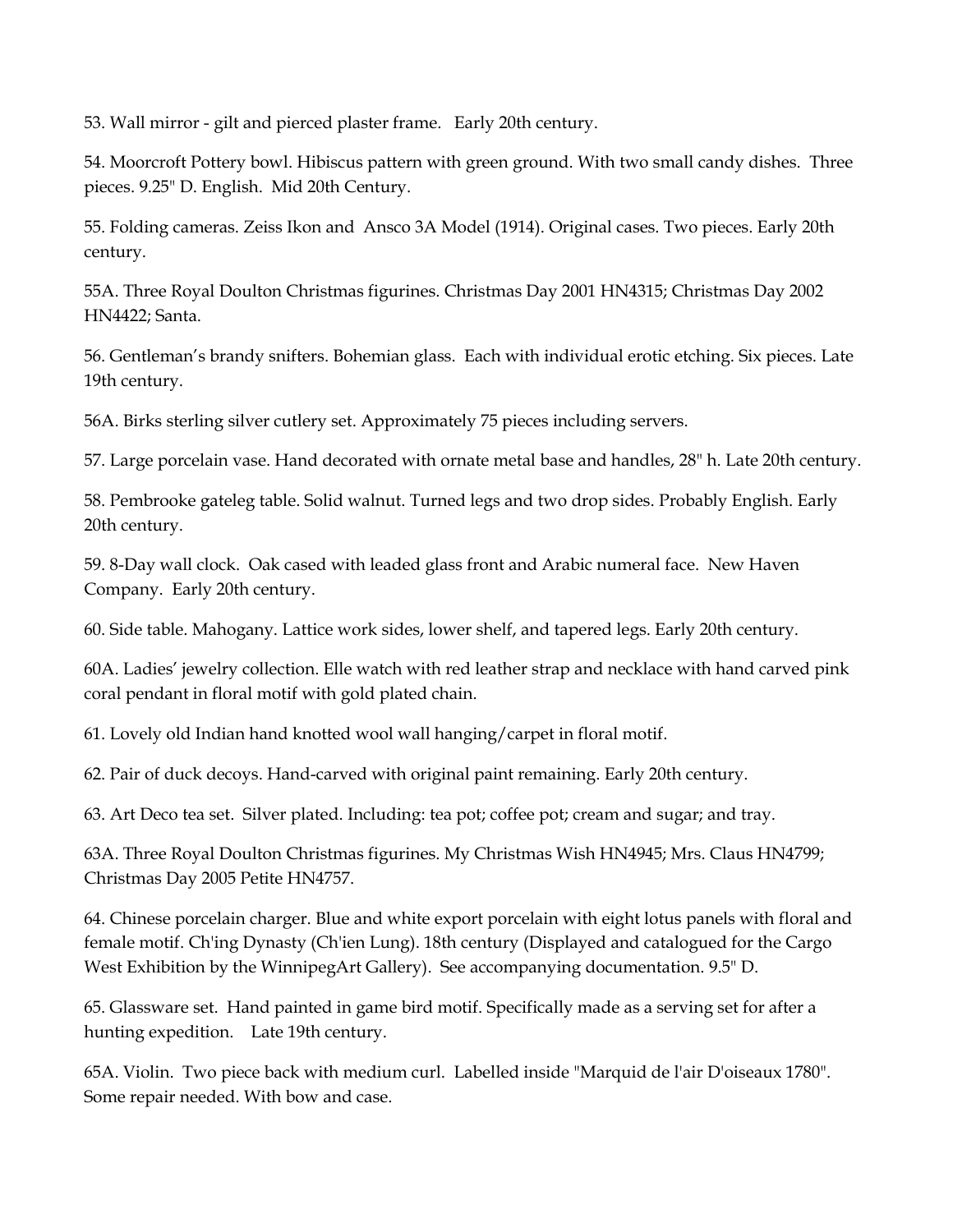66. Cigarette tins collection. Mainly Egyptian. Dimitrino, Fouad, and various makers. Early 20th century.

67. Wall sconces. French Roccoco style. Spelter metal with gilt finish. And Spelter cherub statue. Made for hanging. Late 19th century.

68. Ukrainian wooden balalaika. Three strings and white plastic pegs. Mid 20th century.

68A. Pair of double handed vases - German porcelain. White ground with floral motif. Minor repair. Early 20th century.

69. Fruitwood tables. Pair - incarved floral motif. Mid 20th century.

69A. Set of four sterling low candlesticks. Mid 20th century.

70. Satsuma bowl. Intricately hand painted Japanese scene, signed. Early 20th century.

71. Silver choker necklace. Hand crafted with central green stone, signed Vatsyl. Mid 20th century.

71A. Electric guitar. El Degas made. Black case and mother of pearl finger mounts. Some repair needed.

72. Large silk embroidery of Chinese trees, signed. Mid 20th century.

72A. Brass bugle. With mouthpiece. "Imperial Whaley Royce & Co. Makers, Toronto".

73. Wall mirror - mahogany. Regency style. Early 20th century.

74. Three Royal Doulton "Lady Doulton" figurines for 1995-7. Lily; Katherine; Jane.

75. Four Chinese plaques - hand applied coloured soapstone. Floral bouquets in vases. Mid 20th century.

76. Three display pillars. Electrified.

77. Walnut planter. Lead lined with straight legs and pierced stretcher. Early 20th century.

78. Hand loomed wool carpet. Geometric pattern, peach and navy field. 56x104". Some wear. Midcentury.

79. Carriage oil lanterns. Brass and glass construction. Pair. Late 19th century.

79A. English sterling silver cream and sugar. With a set of four Dingwall sterling silver nut dishes and a sterling lidded powder jar. Seven pieces.

80. Old CP Rail telephone. Very scarce. In original solid oak carrying case. Early20th century.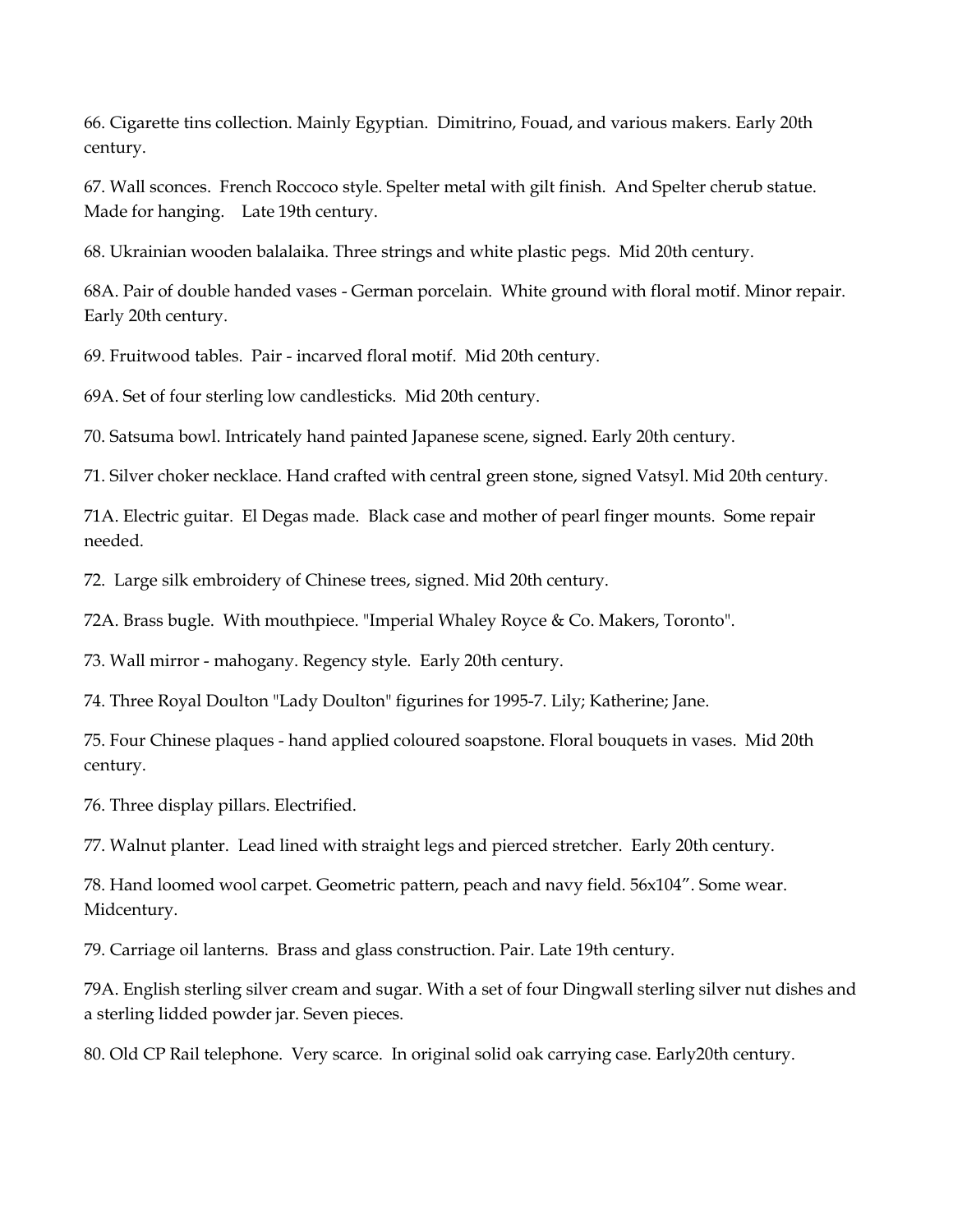80A. Beswick porcelain candleholder. With unmarked porcelain flower vase in floral motif. Two pieces. Early 20th century.

81. Silver plated Tazza. Cherub and dragon motif. Early 20th century.

81A. Mid - century modern collection. Desk fan and metal domed desk lamp. Two pieces.

82. Needlework tapestry. English classical scene in gold frame. Mid 20th century.

82A. Susie Cooper. Set of four demi-tasse teacups. Hand painted floral motif. Mid 20th century.

83. Balloon back chairs. Solid walnut, incarved backs and legs and upholstered seats. Early 20th century.

83A. Brass bookends. Pair. Native chief motif. Mid 20th century.

84. Three Royal Doulton figurines. Flower of Love; Penelope; Janice.

85. Wall mirror. Three sections in gilt plaster frame. Early 20th century.

85A. Crystal decanter. Waterford Co. Crossed pattern, including lid. With four glasses. Mid 20th century.

86. Pottery vase. Brown and blue ground with wild grass motif -possibly English. Mid 20th century.

86A. Copeland Spode china set (no major serving pieces).

87. Tribal area rug. Overall floral design. 2'x4'. Mid 20th century.

87A. Japanese masks. Hand-carved wood in various motifs. In original boxes. Mid 20th century.

88. Wall sconces. Set of six. Hand carved and gilt. Electrified. Early 20th century.

89. Four hand lanterns. One pair of American metal; one brass; and one depression glass oil lamp. Four pieces. Late 19th century.

89A. Napkin rings - sterling silver. Set of four monogrammed plus two mismatched. Six pieces. Early 20th century.

90. Mary Louise Kreyes - pair of oil on panel. Portrait of a dignified lady and farmyard scene. Both dated 1972.

90A. Four piece silver-plated tea service with wooden handles. And various silver-plated serving trays. Early 20th century.

91. Piano stool. Solid walnut Eastlake-style base with floral needlework seat. Late 19th century.

91A. Carlton ware cream and sugar. Green ground. Two pieces.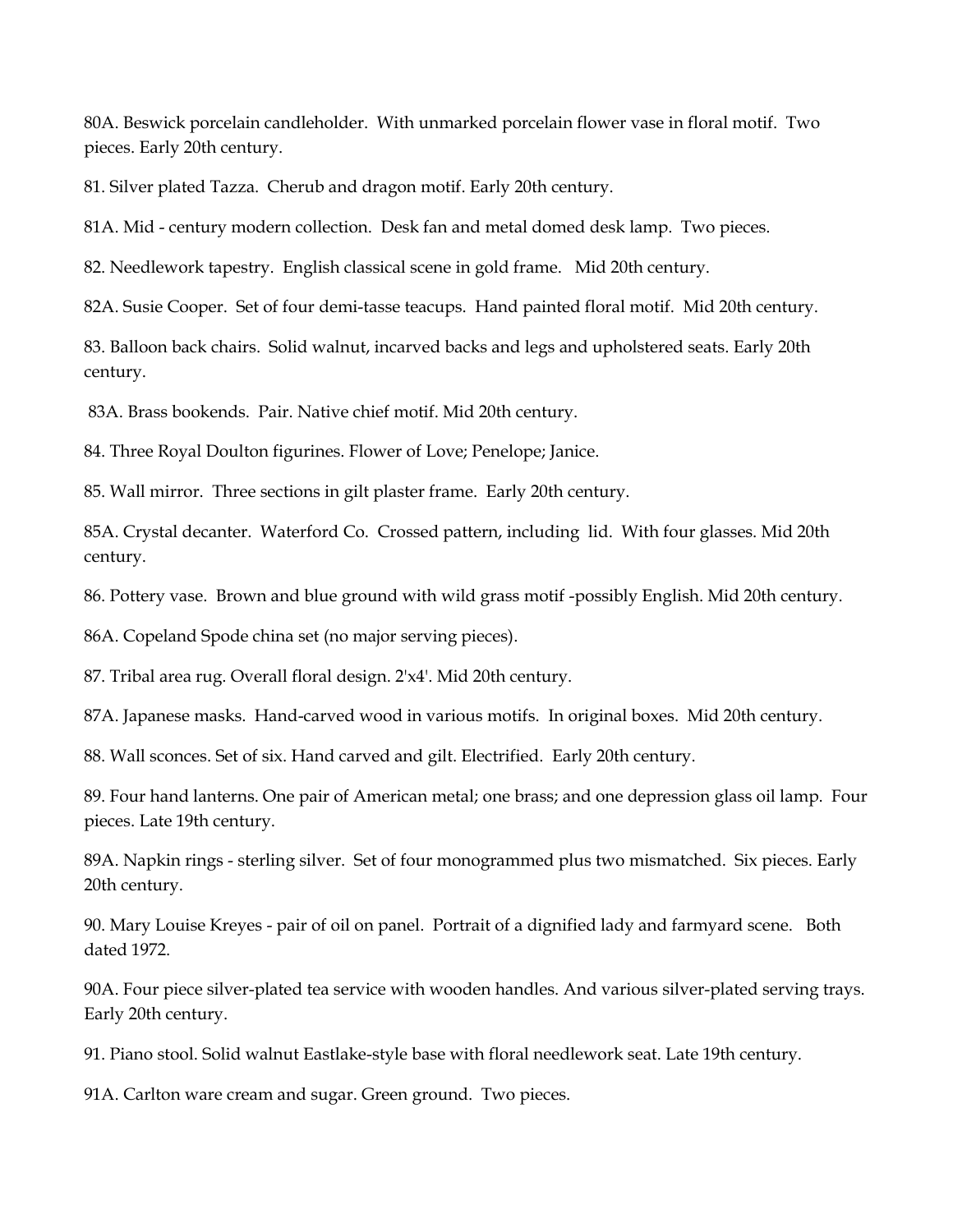92. Military items. Canadian naval flag, linen, 34x71; and POW-made ship in a bottle.

93. Metal wall curio. Ornately designed with two doors. 28"x18". Mid 20th century.

93A. Hummel figures. Set of four. Children in various poses. Mid 20th century.

94. Pair of snowshoes. Catgut webbing. 64"l. Early 20th century.

94A. Val St Lambert crystal. Pair of candle sticks – and scotch bottle with stopper. Mid 20<sup>th</sup> century.

95. Three Royal Doulton figurines. Penelope; Fleur; Ann.

95A. Crystal decanter. Waterford Co. Crossed pattern – with lid. Mid 20th century.

96. Tony Tascona - "Back to Back". A portfolio of five coloured serigraphs. In original booklet.

96A. Perfume bottle - Lalique France. Frosted glass bird motif stopper. Mid 20<sup>th</sup> century.

97. American History collection. Telegraph machine; WWII era aviator goggles; "Northern Champs" patch; Pontiac automotive cap. 4 items.

97A. Bookends. Hand carved hardwood. Don Quixote and Sancho Panza.

98. W. Cannon - watercolour pair. European harbour scenes. Late 19th century. Some wear.

98A. Tiffany sterling silver. Makeup applicator? In original box.

99. Leo Mol – pastel portrait. Unframed.

100. Ken Martin - oil on board. "Assiniboine River – Tuxedo". 12 x 16".

101. G. Balbar - watercolour. Dog deep in thought. Framed.

101A. Tony Tascona - coloured serigraph. "Arc 21". #10/40. Dated 1976.

102. Pair of black and white etchings. European archway scenes. Initialled 'MP'.

103. Two Satsuma plates. Hand painted design. Early 20th century.

104. Persian area rug. Machine loomed with geometric design on pink field. Mid 20th century.

105. Marie Louise Kreyes (MSA 1925-83) - oil on board. "Northern NB Landscape". Dated 1956.

106. Ben Wasylyshen - coloured monoprint. "Oseredok".

107. N. Hind - lithograph. Winter landscape. 1965.

108. G. Balbar - watercolour. Old country house.

109. William Chandler - coloured pastel. Large landscape. Early 20th century.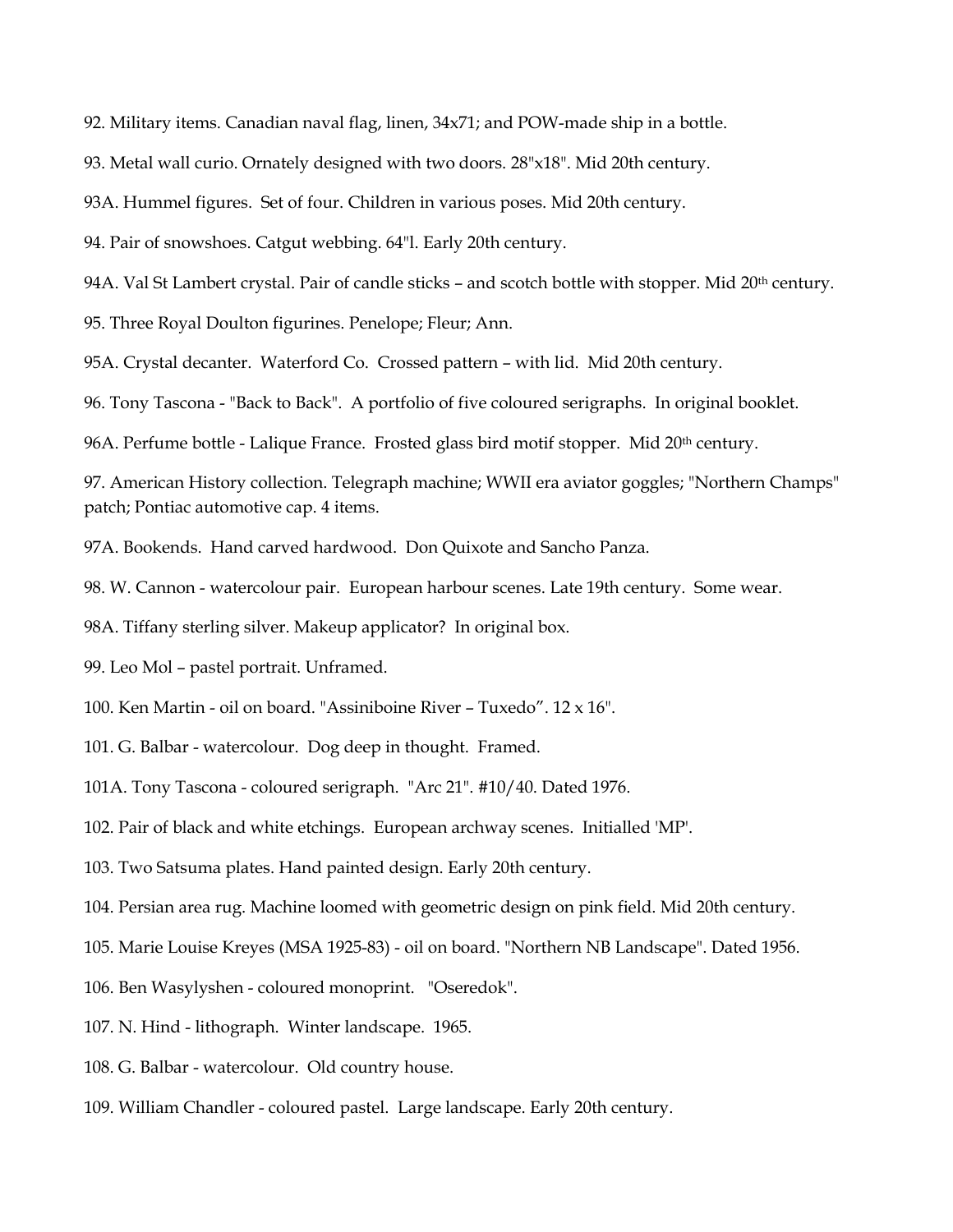- 110. Maisie Wride pastel. Mountain and lake scene in original frame. Mid 20th century.
- 111. Two Chinese shell pictures in large shadowbox frames. Late 20th century.
- 112. Antique colour print. French chamber scene. Gilt frame.
- 113. Schmed textured print. Floral stillife.
- 114. W. Harich oil on canvas. Mountain Landscape. Gilt frame.
- 115. Eli Bornstein coloured lithograph. "The Tower". 1955.
- 116. V.Ito watercolour. Japanese pagoda scene.
- 117. Two black and white etchings. Depicting women in various situations. Early 20th century.
- 118. E. Dirksen oil painting. Ships in bay. Mid 20th century.
- 119. R.N. Hurley (FCA) watercolour. Manitoba grain elevators in winter. 12 x 16".
- 120. Edith Ivan watercolour. "Man at Desk". Dated 1956.
- 120A. Carole Bondaroff watercolor, "Emerald Autumn". Dated 1990.
- 121. V. Bulik oil on canvas. Marsh scene. Framed.
- 122. P. Bower oil on board. "Doc Smith's Place Hazel Creek Manitoba".
- 123. K. Hamilton watercolour. "Grain Elevators Darlingford".
- 124. Stanley Day acrylic. Abstract "Composition II". Dated 1969.

125. Tretchikoff - pair of prints. "Balinese Girl" and "Miss Wong", in matching gold and pink velvet frames.

- 126. Eli Bornstein coloured lithograph. "Downtown Bridge #4".
- 127. Jean Serolle acrylic on canvas. "Garden Party".
- 128. Eli Bornstein coloured lithograph. "Paris Bridges". 1953.
- 129. William Simpson black and white stonecut. "On the Back Fence".
- 130. Guy Begin coloured oilette. Paris cafe. #193/275.
- 130A. Huntley Brown two prints. Limited edition, of Quebec and Nova Scotia. Mid 20th century.
- 131. Eugene Veder coloured etching. European monument scene.
- 132. Tony Tascona coloured serigraph. "Red Structure" #34/40. Dated 1976. Some repair needed.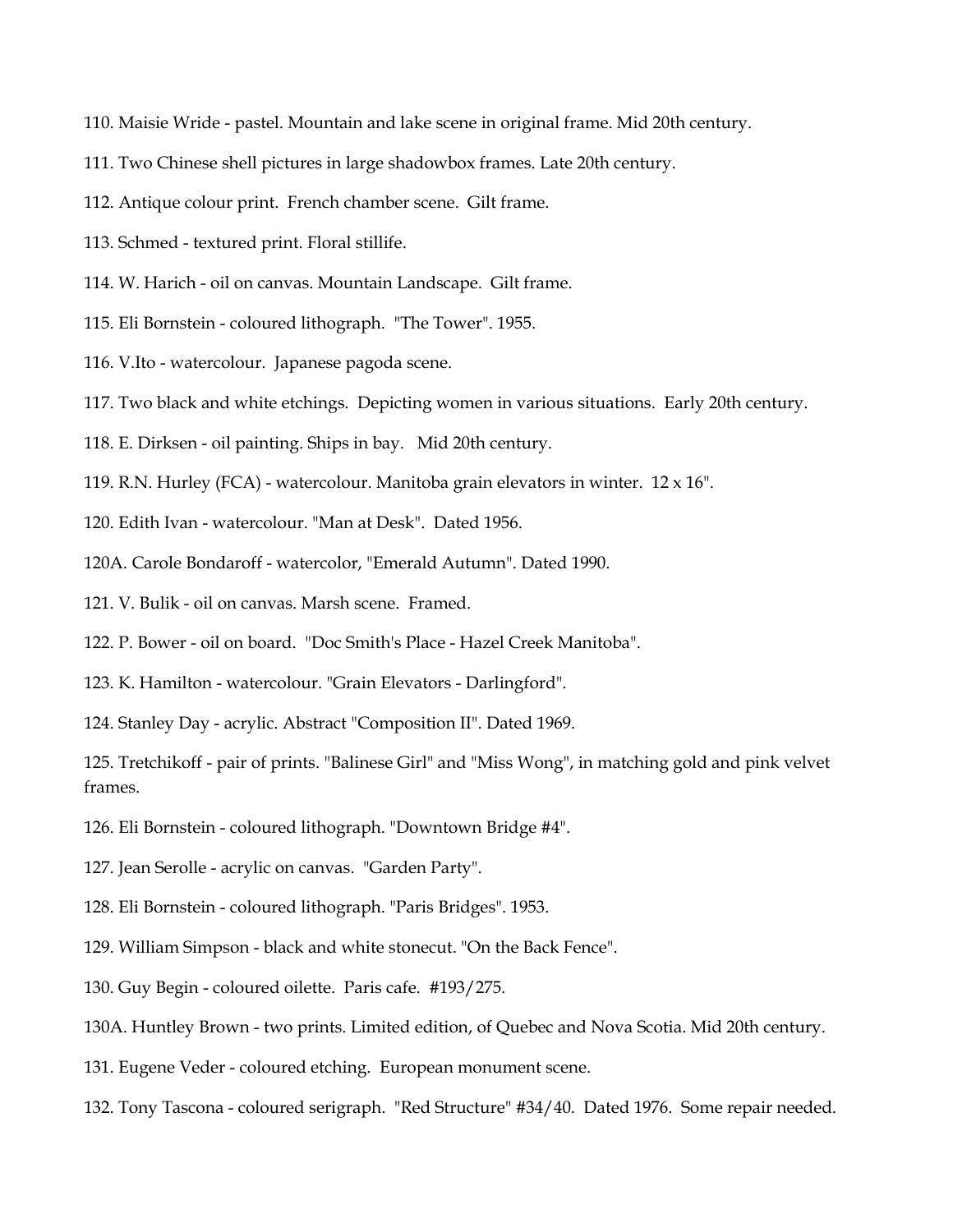- 133. Pierre Huot charcoal drawings. Set of three. Depicting various warriors.
- 134. Unsigned oil on canvas. Natives hunting deer.
- 135. Robt M Gibson oil on canvas. "Forgie".
- 136. Quill art image. "Teatro Noche".
- 137. Hans Herold oil on canvas. "Birches at Emma Lake".
- 138. Robert Houston black and white etching. European street scene.
- 139. English prints. "The Meet" and "The Death". Hunting scenes. Oak frames. Early 20th century.
- 140. Signature indistinguishable oil on canvas. Street scene.
- 141. Folk art frame containing manipulated photograph of woman with antlers.
- 142. Rose Leonard oil on board. Stookes on prairie farm.
- 143. Vera Hand pair of pastel drawings. "St. Andrew's Church" and "Fort Garry". Two items.
- 144. Unsigned oil on board. River landscape.
- 145. Classic print. "Grace".
- 146. Military print. 6th Regiment of Hussars Canada.
- 149. Edith Ivan watercolours. "Man at Desk" and portrait of a man standing. Dated 1956/57.
- 150. Pair of English coloured prints. Landscape scenes. Signed George Oyston.

#### *Thank you for attending tonight's auction!*

*We wish you all the best for the holiday season.*

Our 2016 auction dates will be posted to our website shortly, and sent out the old fashioned way in the New Year.